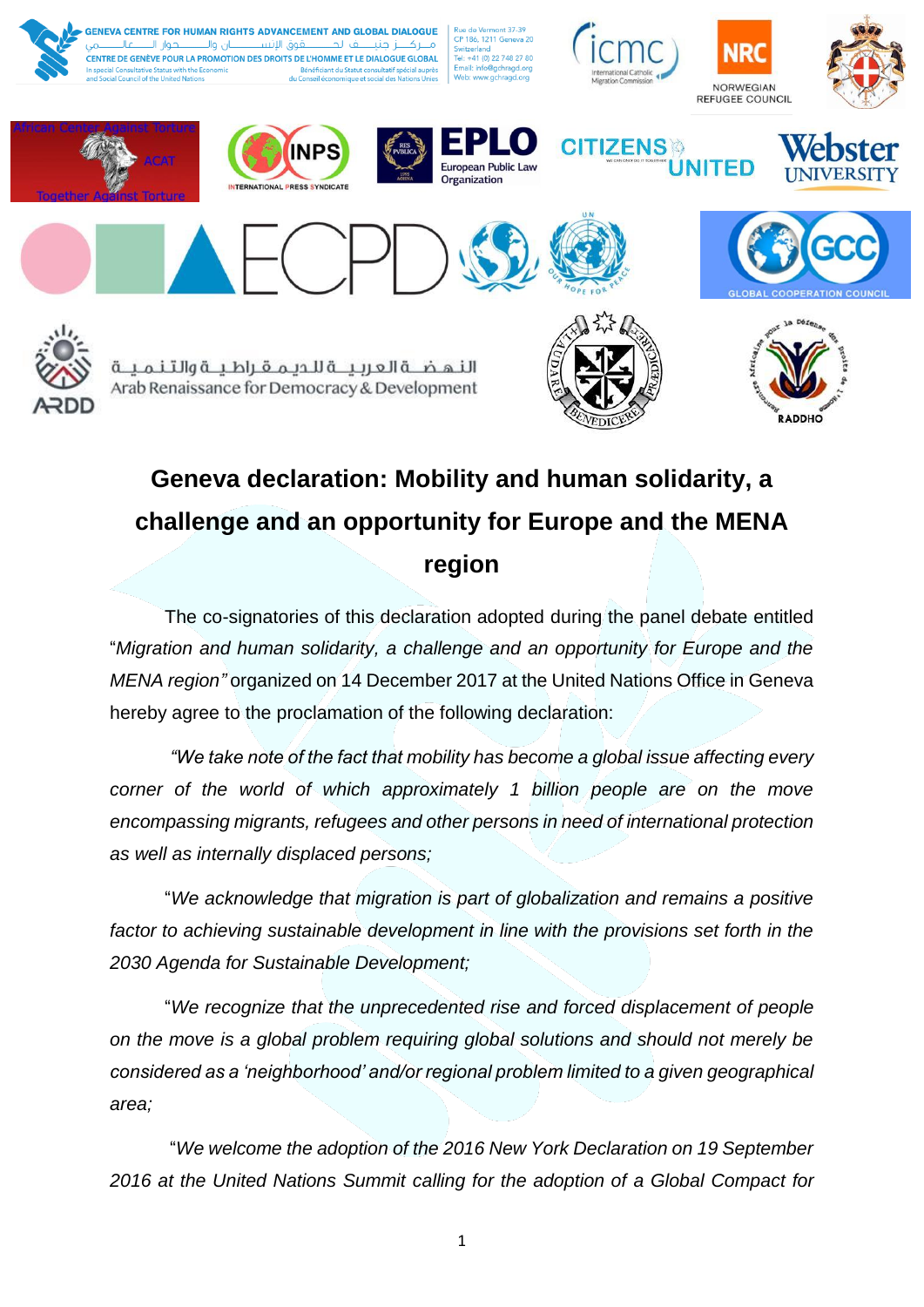*Safe, Regular and Orderly Migration and a Global Compact on Refugees to guide the member States of the United Nations and international decision-makers in their efforts to promote safe, orderly and regular migration and to respond to the plight of displaced people worldwide as set out inter alia in the Comprehensive Refugee Response Framework (CRRF);*

"*Owing to the lack of a unified global response to address the plight of migrants*  and of refugees, we deplore the rise of migrant and refugee deaths in the *Mediterranean Sea and other major international migration corridors in the Balkans and in North Africa;* 

"*We condemn the growing instability witnessed in the MENA region owing to the rise of extremist and violent groups and foreign interventions fueling insecurity and instability thus forcing people to flee their home societies;* 

*"We warn against the adverse impact of climate change and environmental degradation in the Sahel region exacerbating the living conditions of millions of people, often causing conflict and forcing people to flee thus increasing the numbers of people on the move. In this regard, we call upon international decision-makers to put stronger emphasis on addressing the adverse impact of climate change on human mobility in future consultation processes related to migration and displacement;*

*"We underline that policing and over-securitized migration is not the solution to*  address the plight of people on the move and are contradictory to the founding *principles of globalization, non-discrimination and non-rejection. Concerted efforts must be taken to reduce the use of restrictive and over-securitized migration policies. In a globalized world, absence of response to the situation of refugees creates instability which spreads across borders and does not spare countries restricting or refusing access to refugees;*

*"We recall that hosting refugees is a legal and moral obligation as they are defined as those who are outside their country of origin who are in need of international protection because of a serious threat to their life, physical integrity or freedom in their country of origin as a result of persecution, armed conflict, violence or serious public disorder against which the authorities in their home country cannot or will not protect them as recalled in the 1951 Convention Relating to the Status of Refugees and other relevant legal instruments;*

2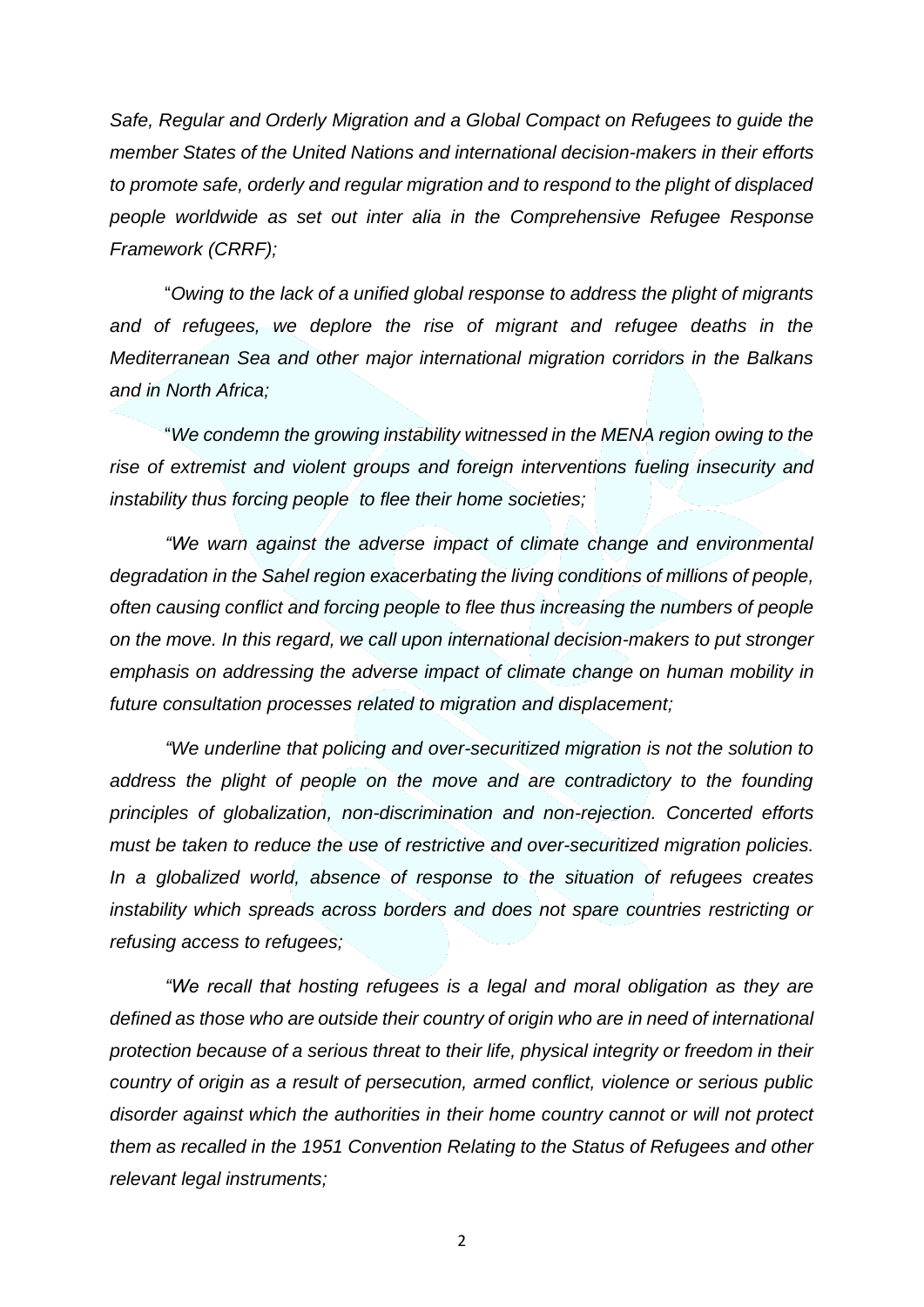*"We call attention to the campaign of fear against refugees, migrants, and asylum seekers, in many parts of the world, aiming at reducing, or rejecting, legal obligations, and at undermining the principles of solidarity and respect of human rights, as enshrined in national constitutions, national legislation, international covenants and in the Charter of the United Nations. This campaign of fear is growing, challenging the legitimacy and mandates of multilateral institutions, and restoring previous nationalistic reactions that constitute direct threats to peace and international cooperation;*

*"We note that 60% or more of refugees worldwide are currently of Muslim origin and warn against defamatory conflation between terrorism and refugees and asylumseekers. We deplore all similar attempts to criminalize undocumented migrants and asylum-seekers regardless of religion, ethnicity, culture, nationality and/or geographic origin;* 

*"We call upon international decision-makers to promote the restoration of peace and of stability to the South and to the East of the Mediterranean Sea to promote safe, orderly and regular migration and to increase livelihood options in countries of origin. We acknowledge the need to support poorer countries that bear the brunt of the burden of hosting refugees;*

*"We deplore the appalling conditions at detention and custody facilities in some transit countries of migration in which undocumented migrants, refugees and asylumseekers are denied the right to asylum and have their human rights violated owing to abuse, extortion and lack of access to food, medicine and sanitation. We echo the views of the United Nations High Commissioner for Human Rights H. E. Zeid Ra'ad Al Hussein<sup>1</sup> who stated on 14 November 2017 that conditions at detention and custody facilities in Libya are 'an outrage to humanity';*

*"We urge international decision-makers to provide special priority in funding to countries in the Sahel region that are victims of persistent economic difficulties combined with the adverse effects of climate change on standard of living;* 

**"***We call for continued dialogue between countries in Europe and in the MENA region to identify equitable burden - and responsibility-sharing mechanisms guided by the principles of human solidarity, impartiality, non-rejection, non-refoulement, non-*

1

<sup>1</sup> UN News Centre 2017. "*Libya's detention of migrants 'is an outrage to humanity,' says UN human rights chief Zeid*." 14.11.2017. Online. URL:<http://www.un.org/apps/news/story.asp?NewsID=58084#.Wg2Gr1WnGUk> (Available on 23.11.2017)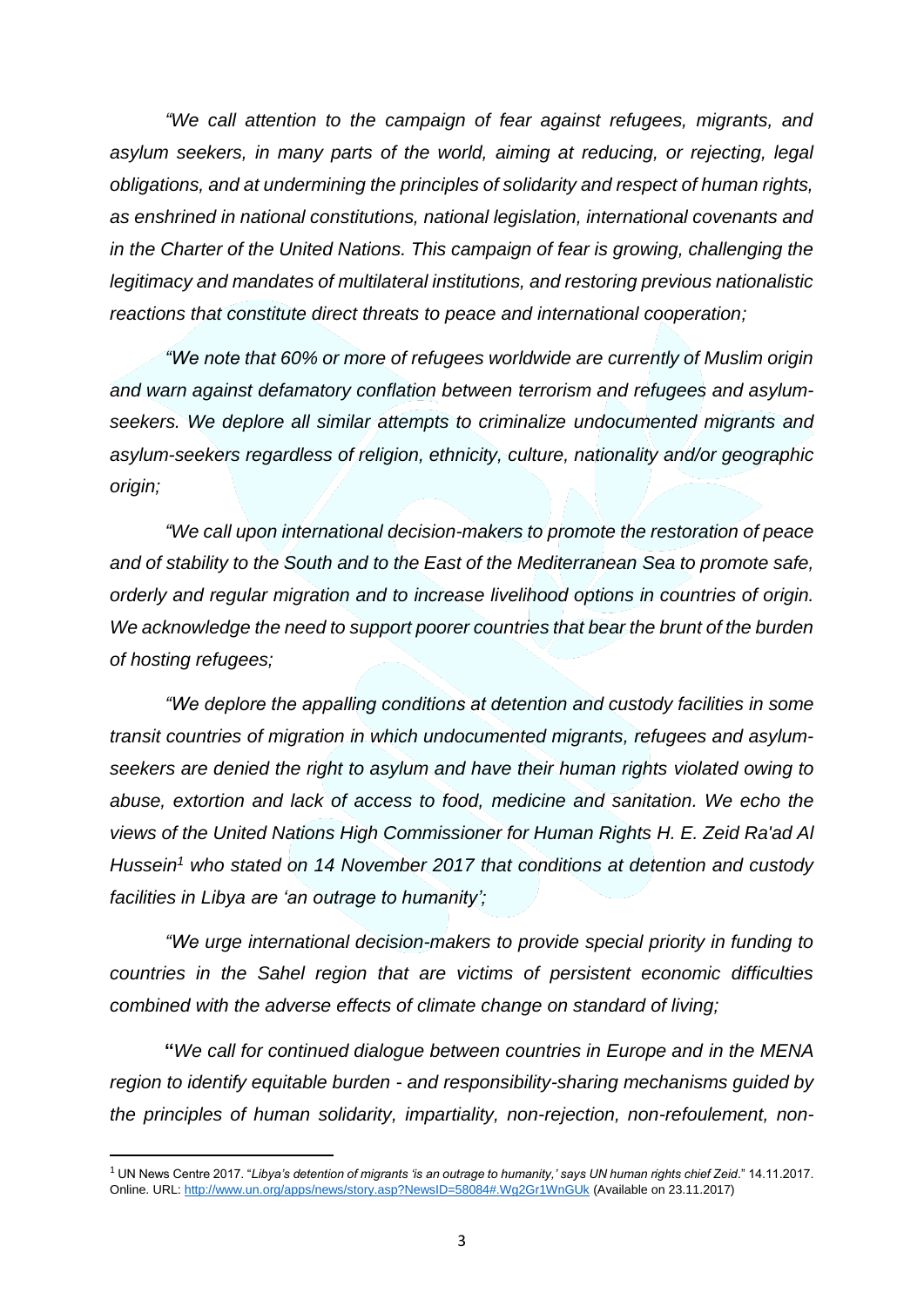*discrimination and justice in recognition of the fact that the arrival of displaced people in the European Union constitute about 0.2%<sup>2</sup> of its population as compared to approximately 25%<sup>3</sup> , 20%<sup>4</sup> and 3%<sup>5</sup> respectively of the populations of Lebanon, Jordan and Turkey to cite but a few telling examples;*

*"We emphasize the need for intensified global action to identify joint solutions to the unprecedented movement of people and to find common ground in identifying a global framework to respond to the plight of migrants and of refugees in the MENA region*;

"*We appeal to international decision-makers to meet the funding requirements set forth by the United Nations in the Syria Humanitarian Response Plan and in the Regional Refugee and Resilience Plan as these response plans remain underfunded. We likewise urge decision-makers to meet all other funding requirements identified by the United Nations in relation to addressing the acute humanitarian needs of refugees worldwide*;

"*In this regard, we warn against the 'globalisation of indifference' concerning refugees as highlighted by HH Pope Francis on 08 July 2013*<sup>6</sup> ;

"*We call upon host countries to promote the resilience of their societies so as to enhance the integration and inclusion of migrants, refugees and asylum-seekers in line with the provisions set forth in Sustainable Development Goal 16;*

*"We call for the establishment of a Global Charter to enhance the protection of people on the move including in particular the recommendations identified during the consultation phases of the Global Compact on Safe, Regular and Orderly Migration and the Global Compact on Refugees;*

*"We call upon all member States of the United Nations to contribute to the realization of the Global Compact on Safe, Regular and Orderly Migration and the Global Compact on Refugees through dialogue, consensus-building and mutual* 

**.** 

<sup>&</sup>lt;sup>2</sup> Matringe, Jean 2017. "Errements de la politique migratoire de Bruxelles" in *Le Monde Diplomatique.* May 2017.<br><sup>3</sup> Syria Regional Refugee Response 2017. "Lebanon." 30.06.2017. Online. <sup>3</sup> Syria Regional Refugee Response 2017. "*Lebanon."* 30.06.2017. Online. URL: <http://data.unhcr.org/syrianrefugees/country.php?id=122> (Available on 01.11.2017) <sup>4</sup> Ghazal, Mohammad 2017. "Jordan hosts 657,000 registered Syrian refugees" in *Jordan Times.* 21.03.2017. Online. URL: <http://www.jordantimes.com/news/local/jordan-hosts-657000-registered-syrian-refugees> (Available on 01.11.2017)<br>
Syria Regional Refugee Response 2017. "Turkey." 19.10.2017. Online.

<sup>5</sup> Syria Regional Refugee Response 2017. "*Turkey."* 19.10.2017. Online. URL: <http://data.unhcr.org/syrianrefugees/country.php?id=224> (Available on 01.11.2017)

<sup>6</sup> Vatican Radio 2013. "*Pope on Lampedusa: 'the globalization of indifference*.'" 08.07.2013. Online. URL:<http://www.news.va/en/news/pope-on-lampedusa-the-globalization-of-indifferenc> (Available on 23.11.2017)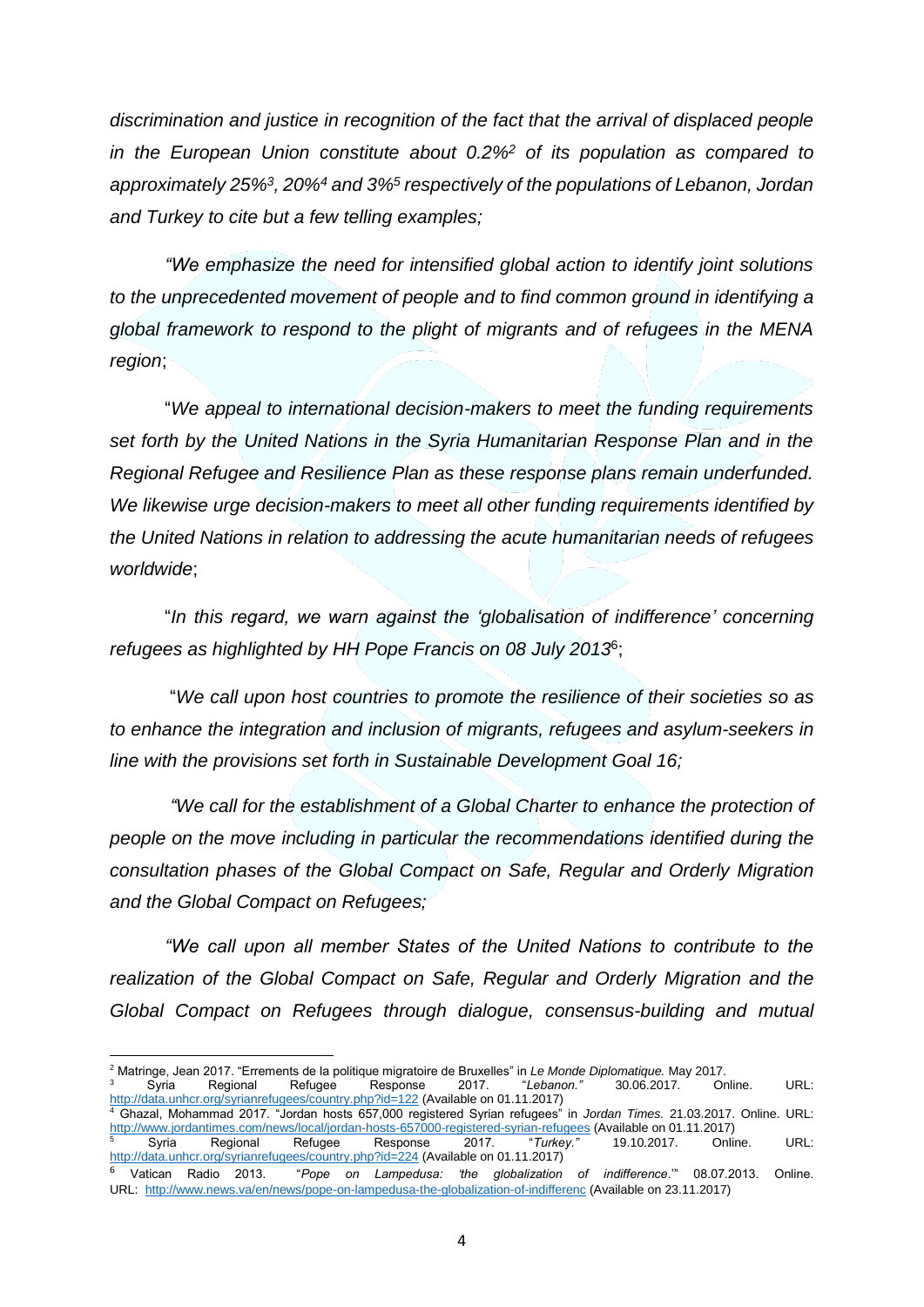*engagement and to refrain from undertaking any actions that may undermine the joint efforts of the global community to present a framework for comprehensive international cooperation on migrants and human mobility:*

*"We underline that humanitarian responses to refugee flows call for long term action that must enable people in distress not just to survive but to have access to income generating activities in recognition of their productive function and to education in recognition of the fact that close on half of displaced people are under 18 years of age;*

*"We also call upon member States of the United Nations to cooperate with the International Organization for Migration, the UNHCR and other organizations to*  facilitate the voluntary return and reintegration of migrants, refugees including asylum*seekers to their countries of origin;*

"*We call for the establishment an inter-agency Task Force including the United Nations Office of the High Commissioner for Refugees, the International Organization for Migration, the Office of the High Commissioner for Human Rights, the International Committee of the Red Cross and civil society organizations as well as think tanks from the MENA and the European regions to coordinate the implementation of the recommendations set forth in the Global Compact for Migration and in the Global Compact on Refugees."*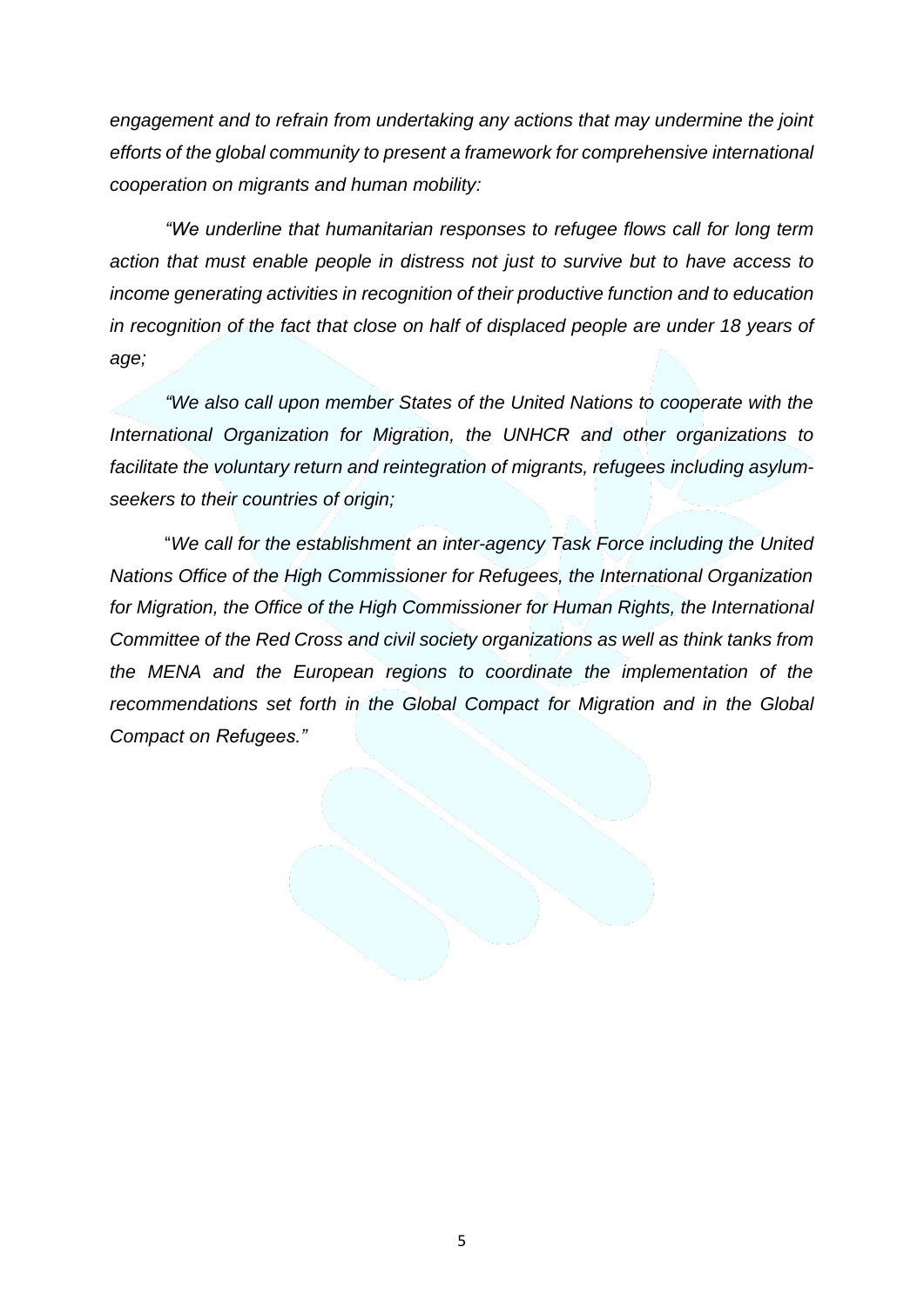

--------------------------------------------------

H. E. Dr. Hanif Hassan Ali Al Qassim, Chairman of the Geneva Centre for Human Rights Advancement and Global Dialogue



H. E. Ambassador Idriss Jazairy, Executive Director of the Geneva Centre for Human Rights Advancement and Global Dialogue

Robert flittle

--------------------------------------------------------

--------------------------------------------------

--------------------------------------------------

Monsignor Robert J. Vitillo, Secretary General of the International Catholic Migration Commission (ICMC)

Dr. Roberto Savio, Founder and President Emeritus of Inter Press Service (IPS). Director for International Relations of the European Centre for Peace and Development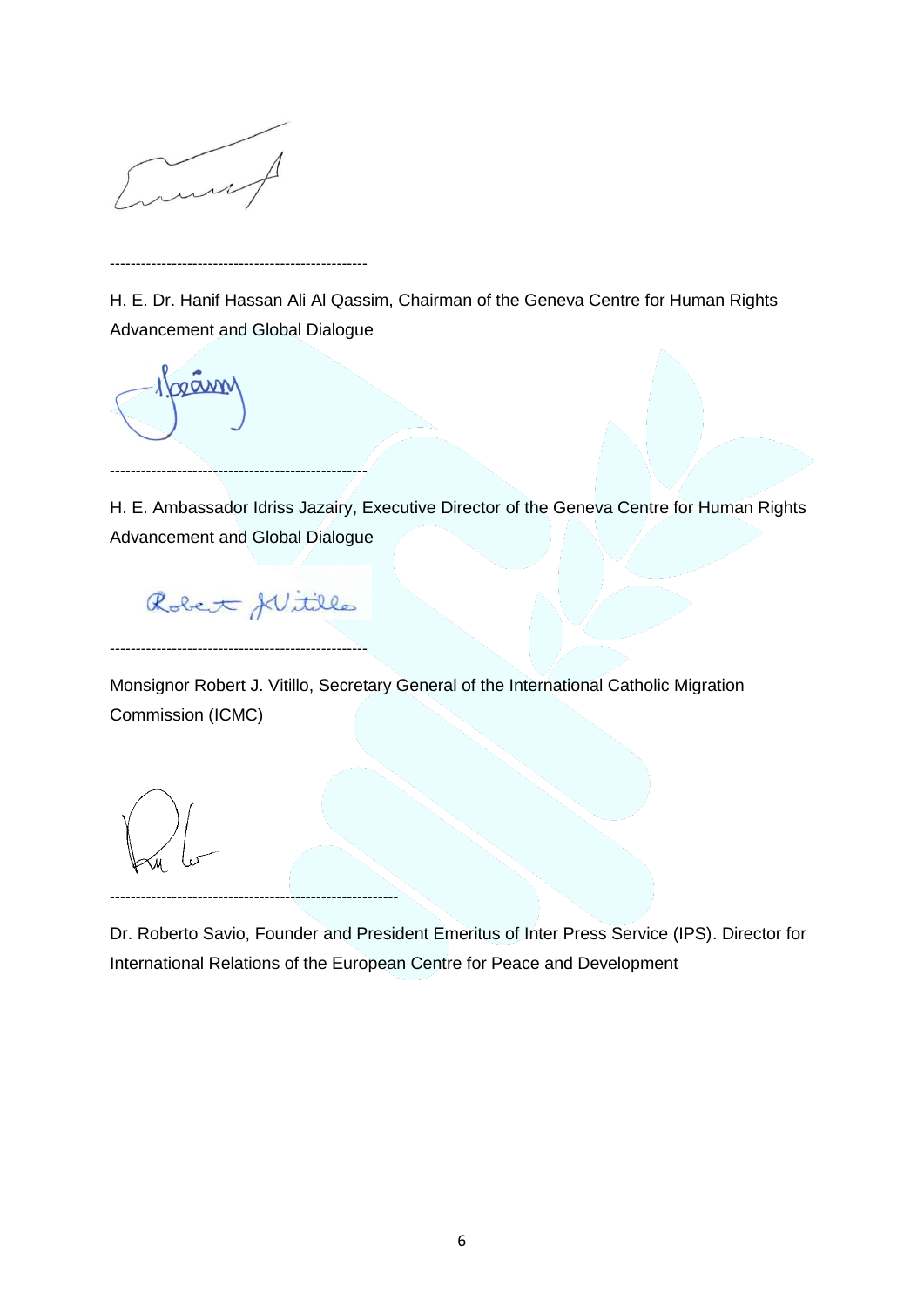M. T.R. Pieted-alter

--------------------------------------------------------

--------------------------------------------------------

H. E. Ambassador Marie-Thérèse Pictet-Althann, Permanent Observer of the Sovereign Order of Malta

Dr. Alfred de Zayas, United Nations Independent Expert on the Promotion of a Democratic and Equitable International Order

U. Nodin

--------------------------------------------------

Mr. Edouard Rodier, Director of the Norwegian Refugee Council's Europe Office (NRC)

--------------------------------------------------

H. E. Ambassador George Papadatos, Head of the European Public Law Mission in Geneva

Ramen Janera

Mr. Ramesh Jaura, President of the Global Cooperation Council and the Director General Chief Editor of the International Press Syndicate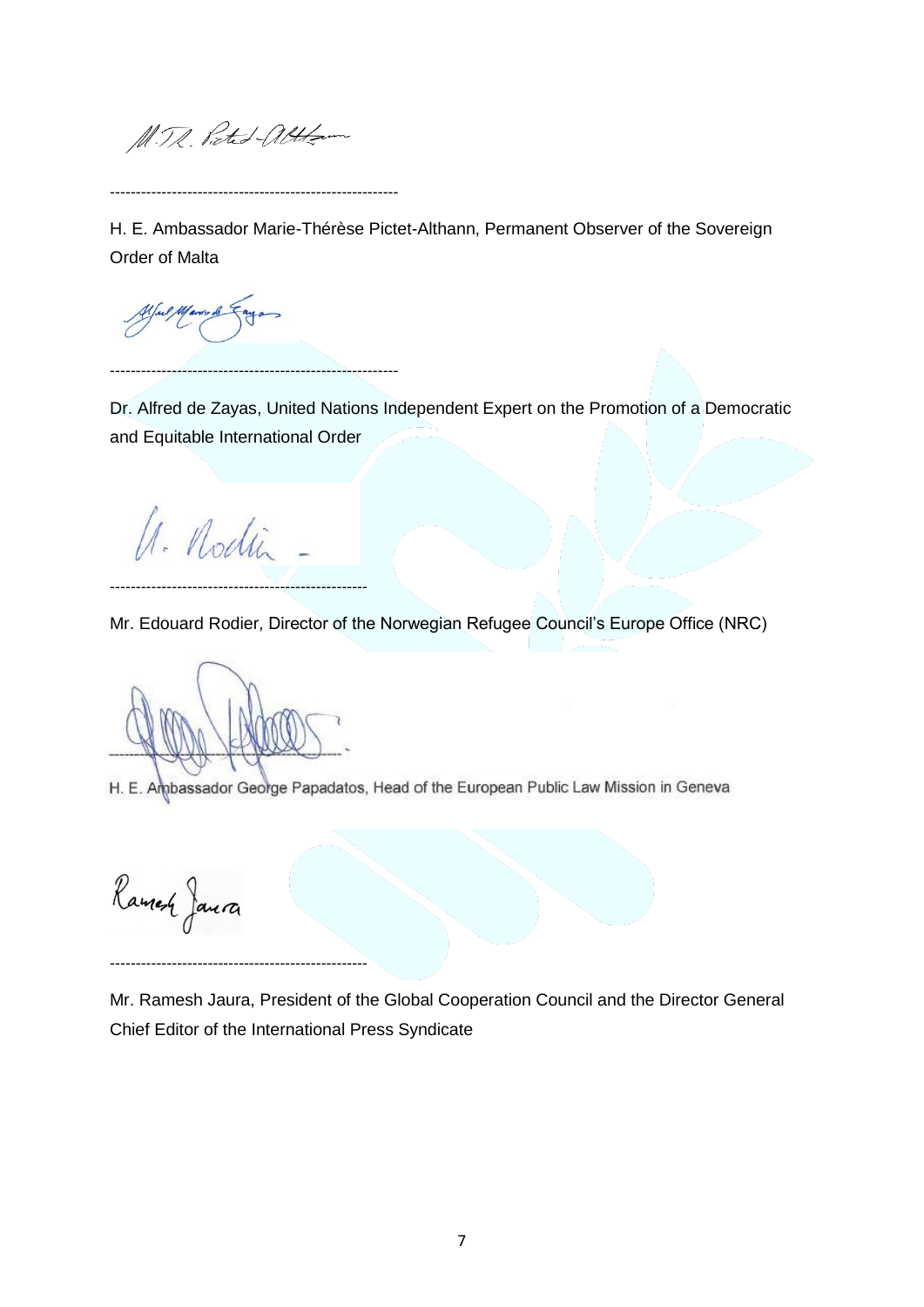

Dr. Oreste Foppiani, Head of the Department of International Relations

Associate Professor of International History & Politics

Webster University Geneva

--------------------------------------------------

<u>Holly four there are </u>

Mr. Halle Jørn Hanssen, journalist and author based in Norway

--------------------------------------------------

--------------------------------------------------

Mr. David Koros, Director of the African Centre Against Torture (ACAT)

--------------------------------------------------

--------------------------------------------------

Ms. Ngoneh Panneh, Founder and President of Citizens United Switzerland

Plen-

Academician Prof. Dr Negoslav P. Ostojić, Executive Director of ECPD UN University for Peace